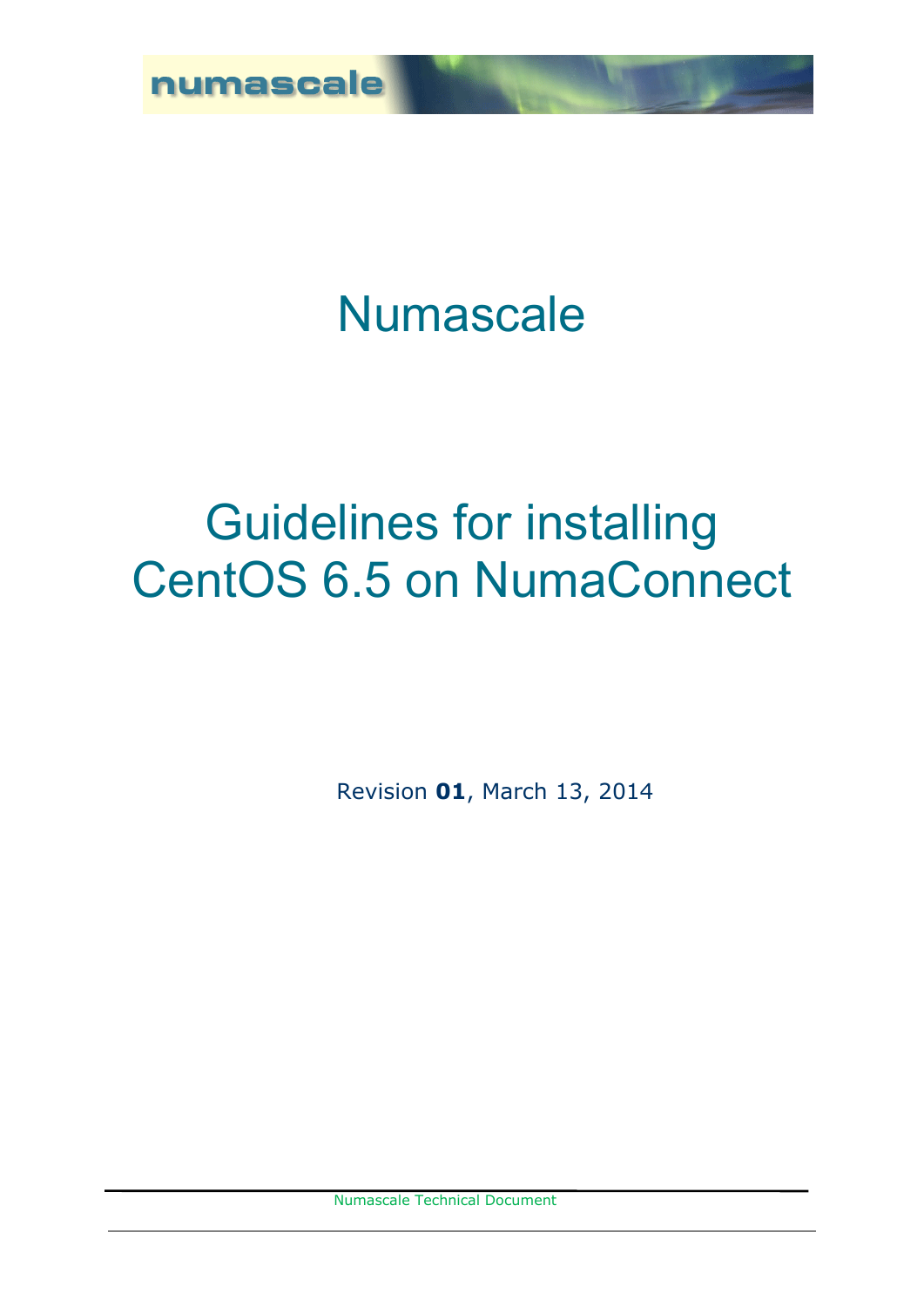

## Revision History

| <b>Rev</b> | <b>Date</b> | Author              | <b>Changes</b> |
|------------|-------------|---------------------|----------------|
| UÏ         | 2014-03-13  | Ola J.<br>Presterud | First revision |